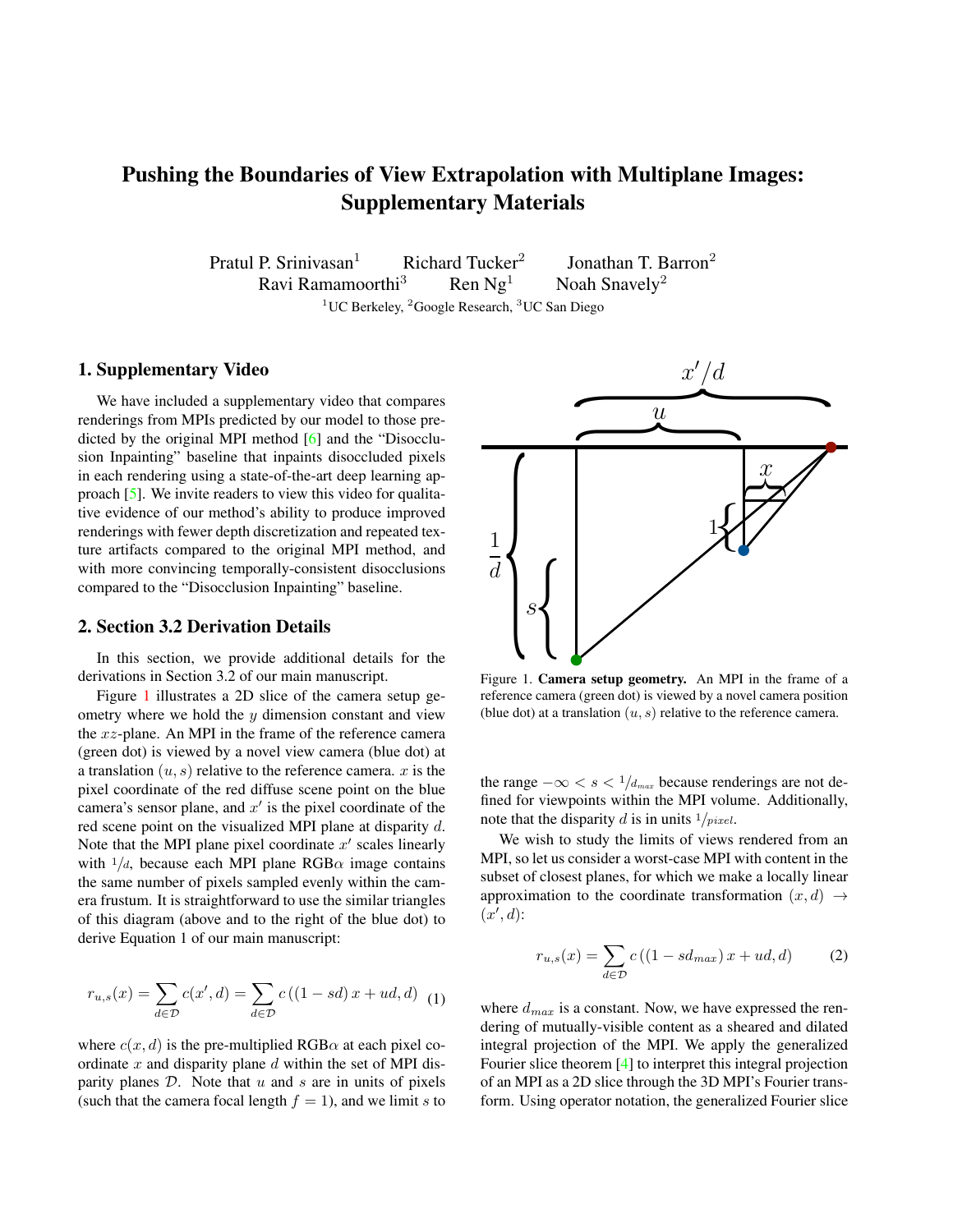<span id="page-1-1"></span>theorem can be expressed as:

$$
\mathcal{F}^M \circ \mathcal{I}_M^N \circ \mathcal{B} \equiv \mathcal{S}_M^N \circ \frac{\mathcal{B}^{-T}}{|\mathcal{B}^{-T}|} \circ \mathcal{F}^N \tag{3}
$$

where  $\mathcal{F}^M$  is the M-dimensional Fourier transform operator,  $\mathcal{I}_{M}^{N}$  is the integral projection operator of an Ndimensional function to M dimensions by integrating out the last  $N - M$  dimensions,  $\beta$  is a basis transformation operator (where  $|\mathcal{B}^{-T}|$  is the determinant of the inverse transpose of the transformation matrix), and  $S_M^N$  is the slicing operator that takes an M-dimensional slice from an Ndimensional function by setting the last  $N - M$  dimensions to zero. The relevant values of the resulting transformation of MPI's Fourier transform, given the sheared and dilated MPI in Equation [2,](#page-0-1) are:

$$
\mathcal{B} = \begin{bmatrix} (1 - sd_{max}) & u \\ 0 & 1 \end{bmatrix}
$$

$$
\mathcal{B}^{-T} = \frac{1}{1 - sd_{max}} \begin{bmatrix} 1 & 0 \\ -u & (1 - sd_{max}) \end{bmatrix}
$$
(4)

We use these values to express the Fourier transformation of our sheared and dilated MPI as:

$$
C(k_{x'}, k_d) = C\left(\frac{k_x}{1 - sd_{max}}, \frac{-uk_x}{1 - sd_{max}} + k_d\right)
$$
 (5)

where  $C(k_x, k_d)$  is the Fourier transform of  $c(\mathbf{x}, d)$ . We omit the  $1/|B^{-T}|$  term since it is simply a scaling factor and can be absorbed into the definition of C. Finally, we compute the resulting rendered view as the inverse Fourier transform of the slice taken from the MPI's Fourier transformation by setting  $k_d = 0$ :

$$
r_{u,s}(x) = \mathcal{F}^{-1}\left\{ C\left(\frac{k_x}{1 - sd_{max}}, \frac{-uk_x}{1 - sd_{max}}\right) \right\} \tag{6}
$$

where  $\mathcal{F}^{-1}$  is the inverse Fourier transform. This connects our detailed supplementary derivation back with Equation 3 in the main manuscript.

#### 3. Network Architecture and Training Details

Table [1](#page-2-3) contains precise specifications of the 3D convolutional neural network architecture described in Section 3.3 of the main manuscript.

We implement our system in TensorFlow [\[1\]](#page-2-4). We train using the Adam algorithm [\[2\]](#page-2-5) for 300,000 iterations, with a learning rate of  $2\times10^{-4}$ , default parameters  $\beta_1=0.9, \beta_2=$ 0.999, and a batch size of 1.

For our randomized-resolution training, we uniformly sample input PSV tensors with sizes [height, width, #planes, #channels] of any of the following:



<span id="page-1-0"></span>Figure 2. Computed disocclusion masks. We visualize example disocclusion masks for target view pixels that are occluded in the reference view, as used for our quantitative evaluations.

| 576,    | 1024,   | $2^4$ , | 61 |
|---------|---------|---------|----|
| 1576/2, | 1024/2. | $2^5,$  | 61 |
| 576/4,  | 1024/4. | $2^5.$  | 61 |
| 576/4,  | 1024/4. | $2^6$ . | 61 |
| 576/4,  | 1024/4. | $2^7.$  | 61 |
| 576/8,  | 1024/8. | $2^5.$  | 61 |
| [576/8, | 1024/8. | $2^6$ . | 61 |
| [576/8, | 1024/8. | $2^7.$  | 61 |

At test time, we apply this network on input PSV tensors with size  $[576, 1024, 2^7, 6]$ , which has the maximum spatial and depth resolutions seen during training.

## 4. Disocclusion Mask Examples

Figure [2](#page-1-0) visualizes disocclusion masks computed by our method (Equation 12 in the main manuscript) between pairs of reference and target viewpoints.

## 5. "*rinit* + Adversarial Disocclusions" Details

As described in our main manuscript, "*rinit* + Adversarial Disocclusions" is a two-step MPI prediction strategy we use as a baseline for comparisons. It uses an identical  $\Phi_1$ to predict the initial MPI, but  $\Phi_2$  directly predicts RGB $\alpha$ layers instead of flows, and we apply an adversarial loss to each final rendered target image to encourage realistic disocclusions. We adopt the SN-PatchGAN discriminator architecture with spectral normalization [\[3\]](#page-2-6) and a hinge loss objective function, as proposed in [\[5\]](#page-2-1). We add the adversarial loss to our main objective (Equation 10 in the main manuscript) with a weight  $\lambda = 5.0$ .